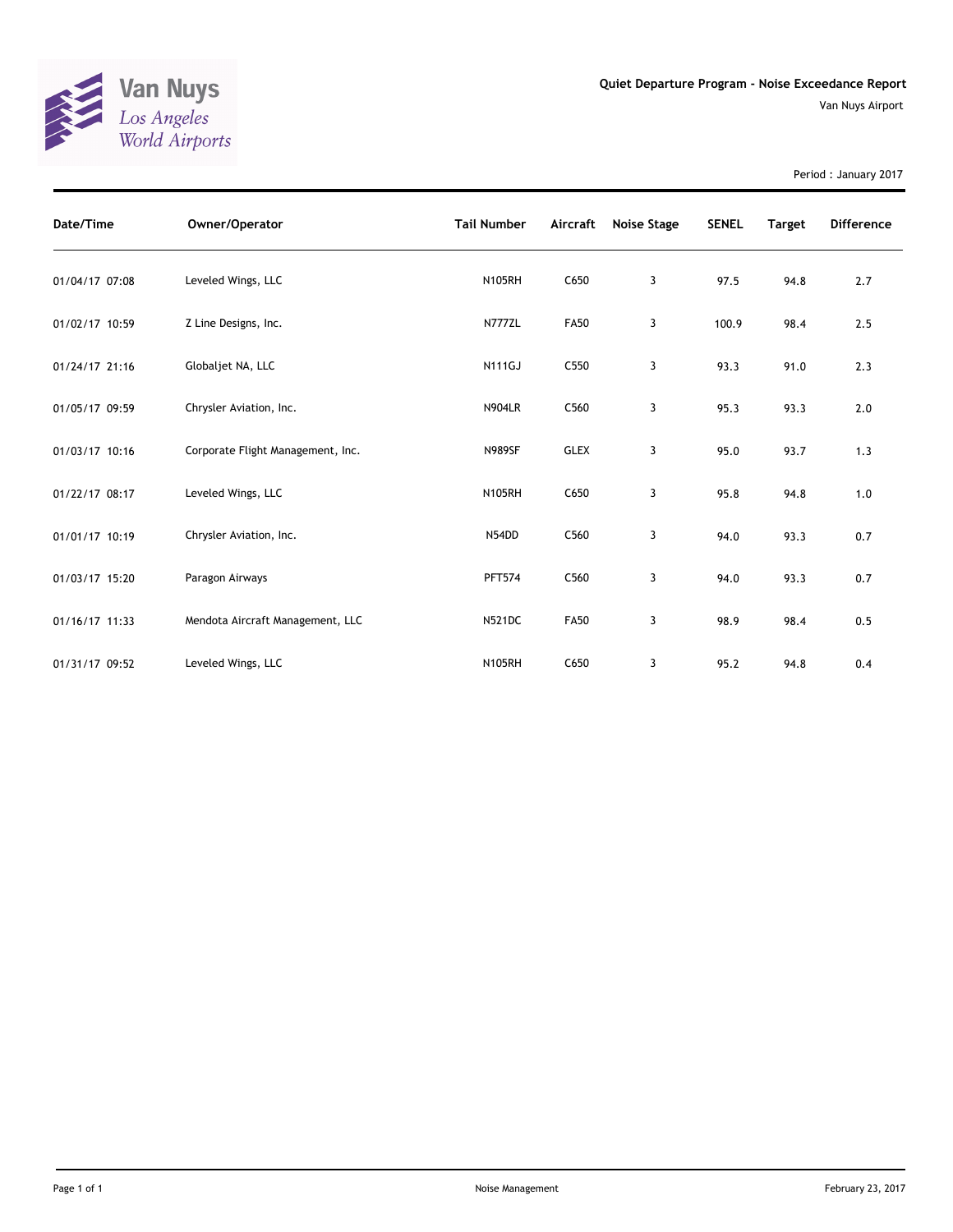

Period : January 2017

| Owner/Operator                    | <b>Departures Exceeding</b><br><b>Target Noise Level</b> | <b>Total Southbound</b><br><b>Jet Departures</b> |
|-----------------------------------|----------------------------------------------------------|--------------------------------------------------|
| Leveled Wings, LLC                | 3                                                        | 5                                                |
| Chrysler Aviation, Inc.           | $\overline{2}$                                           | 32                                               |
| Z Line Designs, Inc.              | $\mathbf{1}$                                             | $\mathbf{1}$                                     |
| Mendota Aircraft Management, LLC  | 1                                                        | 2                                                |
| Corporate Flight Management, Inc. |                                                          | 3                                                |
| Globaljet NA, LLC                 | 1                                                        | 6                                                |
| Paragon Airways                   | 1                                                        | 9                                                |
| 1st Avenue TJC, LLC               | 0                                                        | $\mathbf{1}$                                     |
| 2098963 Ontario, Ltd.             | 0                                                        |                                                  |
| 3Foot Air, LLC                    | 0                                                        |                                                  |
| 426MJ, LLC                        | 0                                                        |                                                  |
| 771 JT, LLC                       | 0                                                        |                                                  |
| 8minuteenergy Renewables, LLC     | 0                                                        |                                                  |
| ABBVIE US LLC                     | 0                                                        |                                                  |
| ABBVIE US, LLC                    | 0                                                        |                                                  |
| AbbVie US, LLC                    | 0                                                        |                                                  |
| AC Aviation Services, LLC         | 0                                                        |                                                  |
| Acabel, LLC                       | 0                                                        |                                                  |
| Ace Aviation Services Corporation | 0                                                        |                                                  |
| Across                            | 0                                                        |                                                  |
| Adams Office, LLC                 | 0                                                        |                                                  |
| Aeropremiere, LLC                 | 0                                                        |                                                  |
| AG Spanos Jet Center, Inc.        | 0                                                        |                                                  |
| Air 47 LLC                        | 0                                                        |                                                  |
| Air Finance Corporation           | 0                                                        |                                                  |
| Aircraft Services Group Inc       | 0                                                        |                                                  |
| Allen Lund Company, Inc.          | 0                                                        |                                                  |
| Altpoint Capital Partners LLC     | 0                                                        |                                                  |
| Ample United Limited              | 0                                                        |                                                  |
| AMVAL LLC                         | 0                                                        |                                                  |
| Anderson Air, Ltd.                | 0                                                        |                                                  |
| Andrew Bettis Aviation            | 0                                                        | 1                                                |
| Apollo Management, LP             | 0                                                        |                                                  |
| Archer-Daniels-Midland Company    | 0                                                        |                                                  |
| A-Ron Resources, LLC              | 0                                                        |                                                  |
| Asia Aviation Company Pte. Ltd    | 0                                                        |                                                  |
| Assembly Point Aviation, Inc.     | 0                                                        |                                                  |
| AT&T Management Services, LP      | 0                                                        |                                                  |
| AT&T, Inc.                        | 0                                                        |                                                  |
| Athena Group Investors, LLC       | 0                                                        | 1                                                |

The Van Nuys Airport Fly Friendly - Quiet Departure Program asks that operators of jet aircraft use manufacturer's or NBAA quiet departure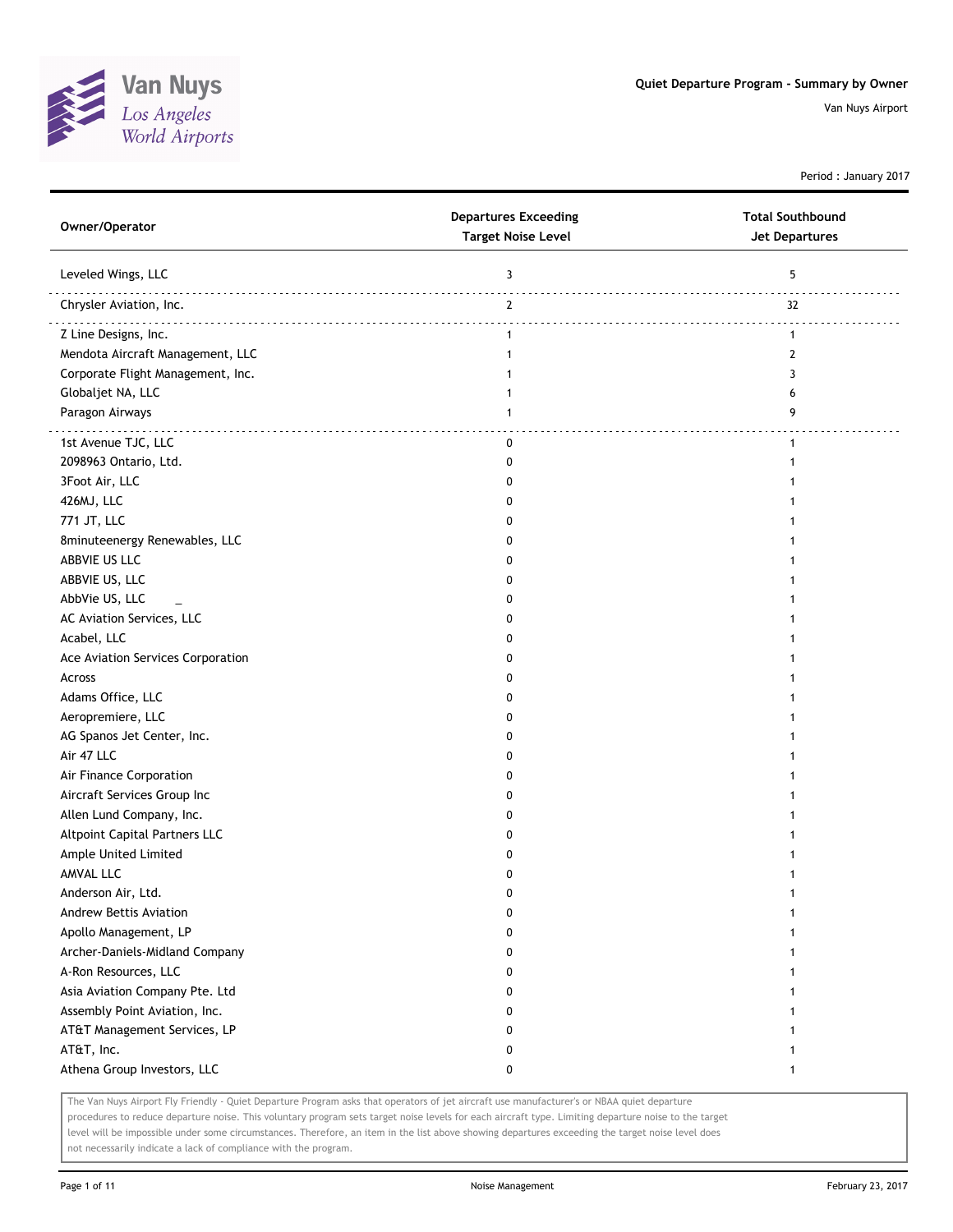

Period : January 2017

| Owner/Operator                                  | <b>Departures Exceeding</b><br><b>Target Noise Level</b> | <b>Total Southbound</b><br>Jet Departures |
|-------------------------------------------------|----------------------------------------------------------|-------------------------------------------|
| Automotive Fleetserve, LLC                      | 0                                                        | 1                                         |
| Aviation Leasing Group, Inc.                    | 0                                                        |                                           |
| <b>Aviation Link Company</b>                    | 0                                                        |                                           |
| Avista Corporation                              | 0                                                        |                                           |
| AVPRO, Inc.                                     | 0                                                        |                                           |
| Awaiting Documentation                          | 0                                                        |                                           |
| <b>BAM Aviation, LLC</b>                        | 0                                                        |                                           |
| Bear Air, LLC                                   | 0                                                        |                                           |
| Biotab Nutraceuticals, Inc                      | 0                                                        |                                           |
| BLT Enterprises, Inc.                           | 0                                                        |                                           |
| Blue Star Management Services Corp              | 0                                                        |                                           |
| <b>BVDS INC</b>                                 | 0                                                        |                                           |
| Caledon Aviation, LLC                           | 0                                                        |                                           |
| Calvin Klein Studio, LLC                        | 0                                                        |                                           |
| Cardinal Associates, LLC                        | 0                                                        |                                           |
| Casey Company                                   | 0                                                        |                                           |
| Cavanaugh Charters, Inc.                        | 0                                                        |                                           |
| Central Management Services II LLC              | 0                                                        |                                           |
| Century Jets                                    | 0                                                        |                                           |
| Ceson Flight, LLC                               | 0                                                        |                                           |
| CFS Air, LLC                                    | 0                                                        |                                           |
| Charlie Romeo LLC                               | 0                                                        |                                           |
| CHARTRIGHT AIR Inc.                             | 0                                                        |                                           |
| Cheyenne Special, Inc.                          | 0                                                        |                                           |
| Chicago Jet Group LLC                           | 0                                                        |                                           |
| CitationAir                                     | 0                                                        |                                           |
| Clip Craft, LLC                                 | 0                                                        |                                           |
| Clos de Berry Leasing, Ltd.                     | 0                                                        |                                           |
| Consolidated Investment Group, LLC              | 0                                                        |                                           |
| Crozer Family Foundation, Inc.                  | 0                                                        |                                           |
| CTP Aviation, LLC                               | 0                                                        |                                           |
| CTP Holdings, Inc.                              | 0                                                        |                                           |
| Cushman Enterprises, LLC                        | 0                                                        |                                           |
| Dassault Falcon Jet Corporation                 | 0                                                        |                                           |
| DEL Management Company, LLC                     | 0                                                        |                                           |
| Delta Sierra Aviation I, LLC                    | 0                                                        |                                           |
| DIS Aviation, Inc.                              | 0                                                        |                                           |
| Dora13, LLC                                     | 0                                                        |                                           |
| Dumont Aircraft Sales, LLC                      | 0                                                        |                                           |
| East Coast Jets, Inc.                           | 0                                                        |                                           |
| Edgewood Properties, Inc C/O JSM at Falcon, LLC | 0                                                        |                                           |

The Van Nuys Airport Fly Friendly - Quiet Departure Program asks that operators of jet aircraft use manufacturer's or NBAA quiet departure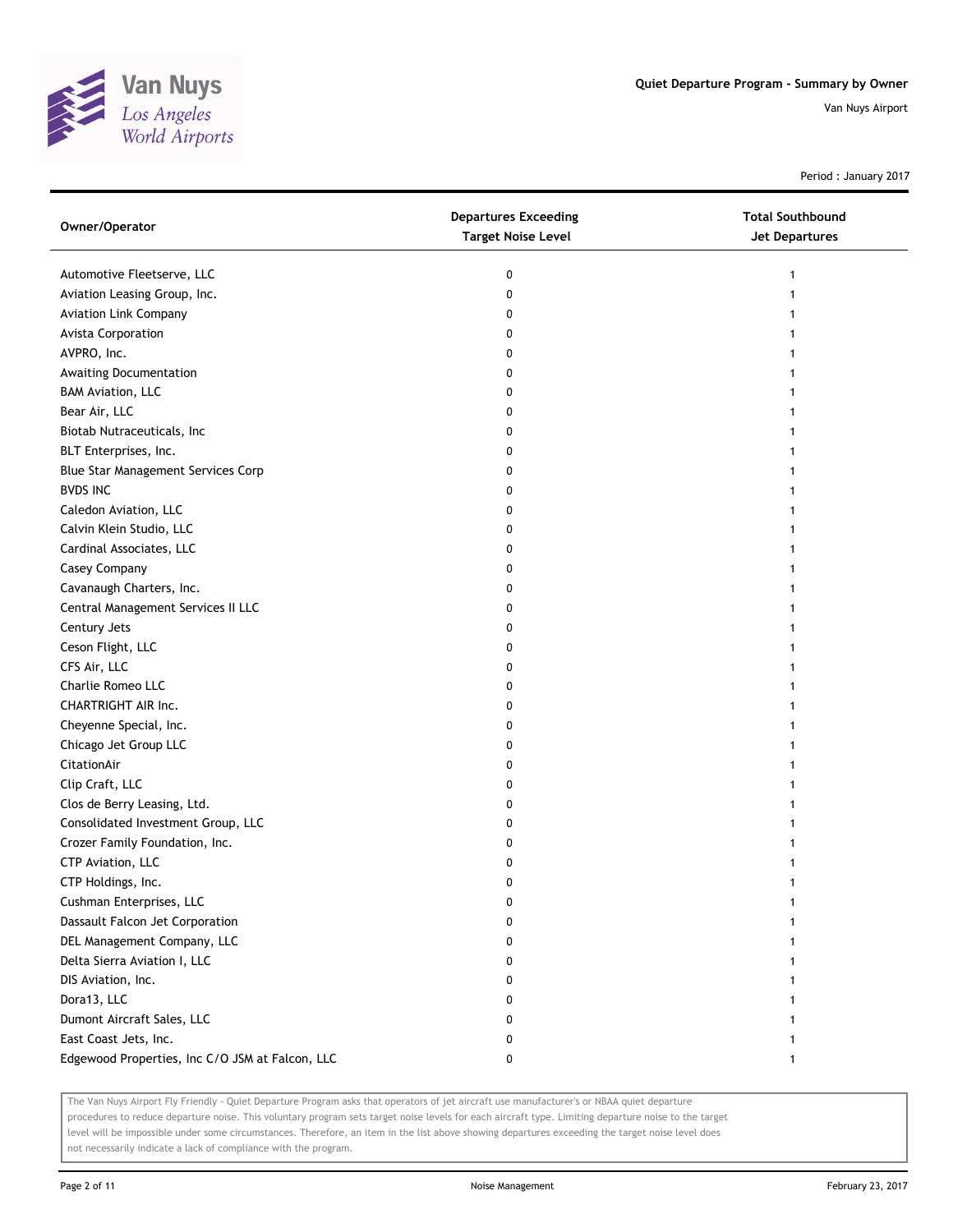

Period : January 2017

| Owner/Operator                              | <b>Departures Exceeding</b><br><b>Target Noise Level</b> | <b>Total Southbound</b><br>Jet Departures |
|---------------------------------------------|----------------------------------------------------------|-------------------------------------------|
| EJH FALCON LLC                              | 0                                                        |                                           |
| Erin Air, Inc.                              | 0                                                        |                                           |
| ETPC Aviation, LLC                          | 0                                                        |                                           |
| Evolution Development Partners LLC          | 0                                                        |                                           |
| Executive Aircraft Sales, Inc.              | 0                                                        |                                           |
| <b>Executive Aviation</b>                   | 0                                                        |                                           |
| Fidelity National Title Insurance Co        | 0                                                        |                                           |
| FL Aviation Corp.                           | 0                                                        |                                           |
| Flightexec                                  | 0                                                        |                                           |
| Fly Eagle LLC                               | 0                                                        |                                           |
| Fly Phenon 208, LLC                         | 0                                                        |                                           |
| Flying Farmer, LLC                          | 0                                                        |                                           |
| Flying Fox, LLC                             | 0                                                        |                                           |
| FlyMex                                      | 0                                                        |                                           |
| Four C Air, Inc.                            | 0                                                        |                                           |
| Galaxy Airways, Inc.                        | 0                                                        |                                           |
| <b>General Electric Capital Corporation</b> | 0                                                        |                                           |
| Global Business Commercial, Ltd.            | 0                                                        |                                           |
| Global Flight, Inc.                         | 0                                                        |                                           |
| GSA Industries Pty. Ltd.                    | 0                                                        |                                           |
| Hangar Aviation Management, LLC             | 0                                                        |                                           |
| HAWKER ACQUISITION LLC                      | 0                                                        |                                           |
| Hawker RC 23, LLC                           | 0                                                        |                                           |
| Hawker800A 258099, LLC                      | 0                                                        |                                           |
| Haymon Sports, LLC                          | 0                                                        |                                           |
| HDB Aviation, LLC                           | 0                                                        |                                           |
| Hill Air Company I, LLC                     | 0                                                        |                                           |
| <b>Hilton Hotels Corporation</b>            | 0                                                        |                                           |
| Horizon Aviation, Ltd.                      | 0                                                        |                                           |
| Hospital Corporation of America             | 0                                                        |                                           |
| Hotur SA                                    | 0                                                        |                                           |
| IHeartmedia Management Services, INC        | 0                                                        |                                           |
| Independence Aviation, LLC                  | 0                                                        |                                           |
| Infinity Asset Management, LLC              | 0                                                        |                                           |
| Innisfree Jet Center                        | 0                                                        |                                           |
| InterActiveCorp                             | 0                                                        |                                           |
| <b>INVICTA WINGS LLC</b>                    | 0                                                        |                                           |
| J & N Leasing, LLC                          | 0                                                        |                                           |
| J.R. Helicopters Leasing, LLC               | 0                                                        |                                           |
| JACAIR, LLC                                 | 0                                                        |                                           |
| Jet Aviation Business Jets, Inc.            | 0                                                        | 1                                         |

The Van Nuys Airport Fly Friendly - Quiet Departure Program asks that operators of jet aircraft use manufacturer's or NBAA quiet departure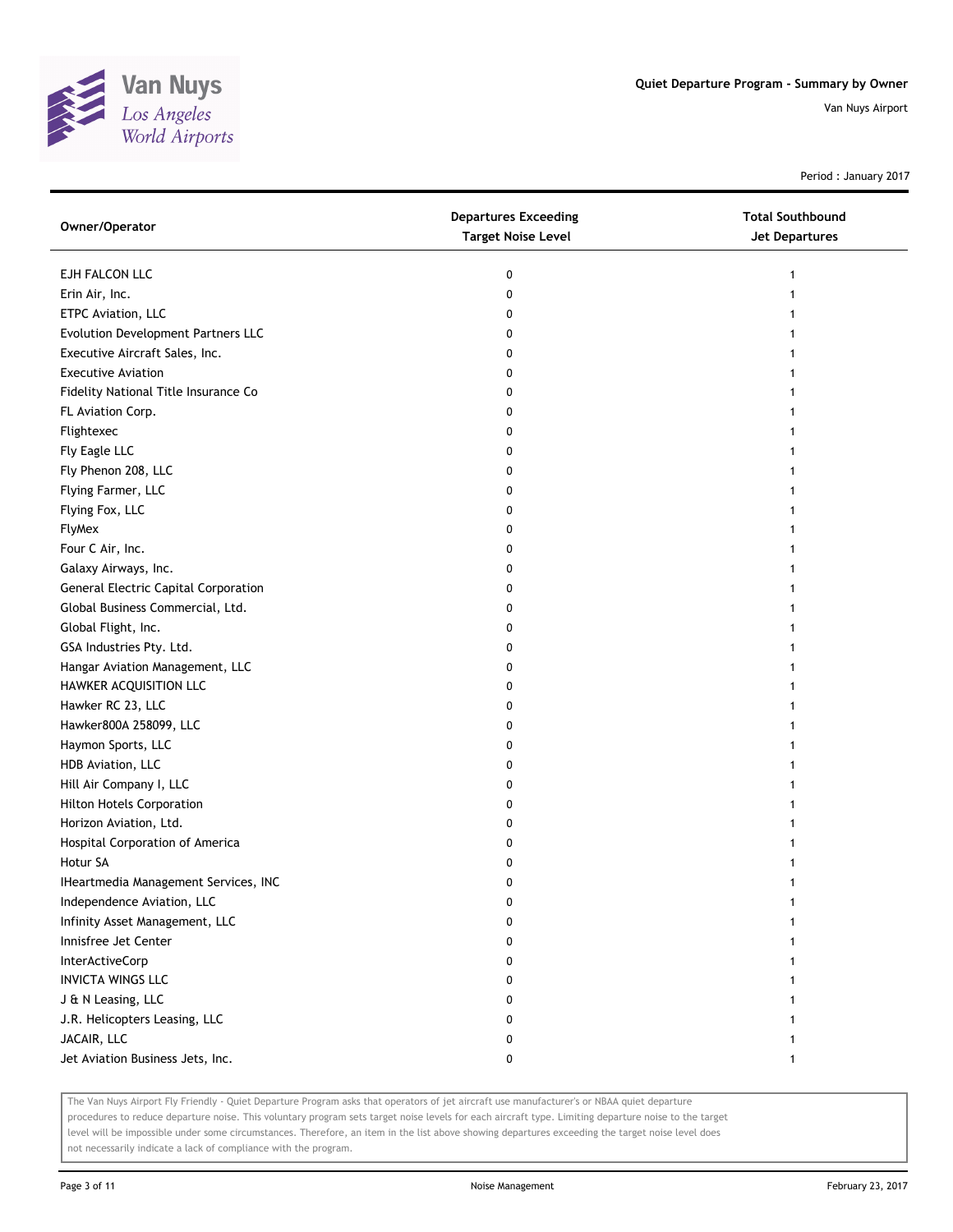

Period : January 2017

| Owner/Operator                      | <b>Departures Exceeding</b><br><b>Target Noise Level</b> | <b>Total Southbound</b><br><b>Jet Departures</b> |
|-------------------------------------|----------------------------------------------------------|--------------------------------------------------|
| Jet Aviation Flight Services        | 0                                                        | 1                                                |
| Jet Equity Group                    | 0                                                        | 1                                                |
| Jet Link Investments, Inc.          | 0                                                        | 1                                                |
| Jet Logistics Inc                   | 0                                                        | 1                                                |
| JET SET AIRCRAFT INC                | 0                                                        | 1                                                |
| Jetmark Aviation, LLC               | 0                                                        | 1                                                |
| JetSet Airlines, LLC                | 0                                                        |                                                  |
| Jhonlin Air Transport PT            | 0                                                        |                                                  |
| JM Mustang LLC                      | 0                                                        |                                                  |
| JS CJ3 LLC                          | 0                                                        |                                                  |
| K/S Aviation, LLC                   | 0                                                        |                                                  |
| KAITIS KEYE V                       | 0                                                        |                                                  |
| Kapcon Aviation, LLC                | 0                                                        |                                                  |
| Kendall Aviation, LLC               | 0                                                        | 1                                                |
| Key Equipment Finance               | 0                                                        | 1                                                |
| Kingston Aviation, LLC              | 0                                                        |                                                  |
| Kirra A/C Leasing Partnership No. 1 | 0                                                        |                                                  |
| KJC ASSET MANAGEMENT LLC            | 0                                                        |                                                  |
| Komar Aviation Group                | 0                                                        |                                                  |
| KTI, Inc.                           | 0                                                        |                                                  |
| KW Flight, LLC                      | 0                                                        |                                                  |
| KW770, LLC                          | 0                                                        |                                                  |
| Lagniappe Aviation, LLC             | 0                                                        |                                                  |
| Latitude 33 Aviation, LLC           | 0                                                        |                                                  |
| Leading Edge, LLC                   | 0                                                        | 1                                                |
| Litton Aviation, LLC                | 0                                                        |                                                  |
| Lyon Aviation                       | 0                                                        |                                                  |
| MA Aviation, LLC                    | 0                                                        |                                                  |
| MAC Aircraft Sales, LLC             | 0                                                        |                                                  |
| Mannco, LLC                         | 0                                                        |                                                  |
| MCCKC, LLC                          | 0                                                        |                                                  |
| Meridian Air Charter                | 0                                                        | 1                                                |
| Mid America Charter                 | 0                                                        |                                                  |
| Midland Financial Company           | 0                                                        |                                                  |
| Midwest Aviation                    | 0                                                        |                                                  |
| Million Air - Dallas                | 0                                                        |                                                  |
| Mirage Resorts, Inc.                | 0                                                        |                                                  |
| Moki Corporation                    | 0                                                        |                                                  |
| Montana Aerospace, Inc.             | 0                                                        |                                                  |
| Mountain Aviation, Inc.             | 0                                                        |                                                  |
| N276GC, LLC                         | 0                                                        |                                                  |

The Van Nuys Airport Fly Friendly - Quiet Departure Program asks that operators of jet aircraft use manufacturer's or NBAA quiet departure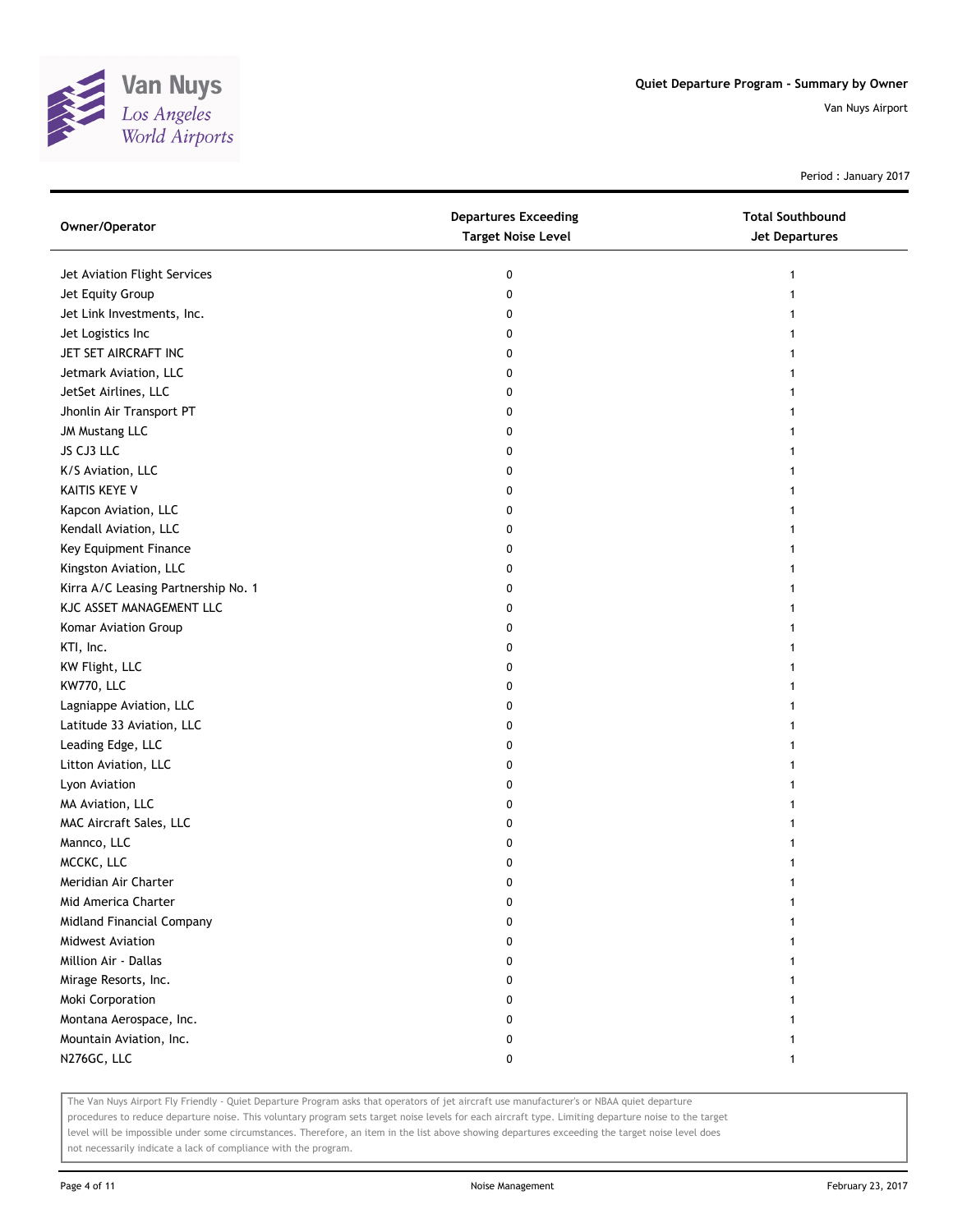

Period : January 2017

| N450JE, LLC<br>0<br>N702SS LLC<br>0<br>NantWorks, LLC<br>0<br>0<br>National City Commercial Capital Corp.<br>0<br>0<br>0<br>0<br>0<br>0<br>0<br>0<br>0<br>0<br>0<br><b>NTA</b><br>0<br>0<br>0<br>0<br>PAR-AVION<br>0<br>0<br>0<br>Perfect Agreements Leasing, Inc.<br>0<br>Pinnacle Aviation, Inc.<br>0<br>0<br>0<br>0<br>0<br>0<br>0<br>0<br>R2MH Jet Air, LLC<br>0<br>RA Management Services, LLC<br>0<br>Ramos Suarez, Javier Manuel<br>0<br>Red, White, & Blue Pictures, Inc.<br>0<br>Redgate Partners, LLC<br>0<br>Regdalin Aviation, LLC<br>0<br>Richmor Aviation, Inc.<br>0<br>Roma 550, LLC<br>0 | Owner/Operator                     | <b>Departures Exceeding</b><br><b>Target Noise Level</b> | <b>Total Southbound</b><br><b>Jet Departures</b> |
|----------------------------------------------------------------------------------------------------------------------------------------------------------------------------------------------------------------------------------------------------------------------------------------------------------------------------------------------------------------------------------------------------------------------------------------------------------------------------------------------------------------------------------------------------------------------------------------------------------|------------------------------------|----------------------------------------------------------|--------------------------------------------------|
|                                                                                                                                                                                                                                                                                                                                                                                                                                                                                                                                                                                                          |                                    |                                                          |                                                  |
|                                                                                                                                                                                                                                                                                                                                                                                                                                                                                                                                                                                                          |                                    |                                                          |                                                  |
|                                                                                                                                                                                                                                                                                                                                                                                                                                                                                                                                                                                                          |                                    |                                                          |                                                  |
|                                                                                                                                                                                                                                                                                                                                                                                                                                                                                                                                                                                                          | NASA AFRC                          |                                                          |                                                  |
|                                                                                                                                                                                                                                                                                                                                                                                                                                                                                                                                                                                                          |                                    |                                                          |                                                  |
|                                                                                                                                                                                                                                                                                                                                                                                                                                                                                                                                                                                                          | Nauthiz Pty. Ltd.                  |                                                          |                                                  |
|                                                                                                                                                                                                                                                                                                                                                                                                                                                                                                                                                                                                          | Navigation Management LLC          |                                                          |                                                  |
|                                                                                                                                                                                                                                                                                                                                                                                                                                                                                                                                                                                                          | NCP Freedom LLC                    |                                                          |                                                  |
|                                                                                                                                                                                                                                                                                                                                                                                                                                                                                                                                                                                                          | NDM AVIATION LLC                   |                                                          |                                                  |
|                                                                                                                                                                                                                                                                                                                                                                                                                                                                                                                                                                                                          | Newsflight, Inc.                   |                                                          |                                                  |
|                                                                                                                                                                                                                                                                                                                                                                                                                                                                                                                                                                                                          | NEXTANT AIRCRAFT 9017 LLC          |                                                          |                                                  |
|                                                                                                                                                                                                                                                                                                                                                                                                                                                                                                                                                                                                          | Nextant Aircraft, LLC              |                                                          |                                                  |
|                                                                                                                                                                                                                                                                                                                                                                                                                                                                                                                                                                                                          | NIKE INC                           |                                                          |                                                  |
|                                                                                                                                                                                                                                                                                                                                                                                                                                                                                                                                                                                                          | NorLease, Inc.                     |                                                          |                                                  |
|                                                                                                                                                                                                                                                                                                                                                                                                                                                                                                                                                                                                          | Northwind Partners, LLC            |                                                          |                                                  |
|                                                                                                                                                                                                                                                                                                                                                                                                                                                                                                                                                                                                          |                                    |                                                          |                                                  |
|                                                                                                                                                                                                                                                                                                                                                                                                                                                                                                                                                                                                          | <b>NVJETS</b>                      |                                                          |                                                  |
|                                                                                                                                                                                                                                                                                                                                                                                                                                                                                                                                                                                                          | <b>Opus Aeronautics</b>            |                                                          |                                                  |
|                                                                                                                                                                                                                                                                                                                                                                                                                                                                                                                                                                                                          | PARAGON TRANSPORT MANAGEMENT LLC   |                                                          |                                                  |
|                                                                                                                                                                                                                                                                                                                                                                                                                                                                                                                                                                                                          |                                    |                                                          |                                                  |
|                                                                                                                                                                                                                                                                                                                                                                                                                                                                                                                                                                                                          | PAT ENTERPRISES LLC                |                                                          |                                                  |
|                                                                                                                                                                                                                                                                                                                                                                                                                                                                                                                                                                                                          | PCS Aviation Services, LLC         |                                                          |                                                  |
|                                                                                                                                                                                                                                                                                                                                                                                                                                                                                                                                                                                                          |                                    |                                                          |                                                  |
|                                                                                                                                                                                                                                                                                                                                                                                                                                                                                                                                                                                                          |                                    |                                                          |                                                  |
|                                                                                                                                                                                                                                                                                                                                                                                                                                                                                                                                                                                                          | Platinum Aviation, LLC             |                                                          |                                                  |
|                                                                                                                                                                                                                                                                                                                                                                                                                                                                                                                                                                                                          | Primary Capital Management, Inc.   |                                                          |                                                  |
|                                                                                                                                                                                                                                                                                                                                                                                                                                                                                                                                                                                                          | Pro Av Aviation Management, Inc.   |                                                          |                                                  |
|                                                                                                                                                                                                                                                                                                                                                                                                                                                                                                                                                                                                          | Professional Airways, LLC          |                                                          |                                                  |
|                                                                                                                                                                                                                                                                                                                                                                                                                                                                                                                                                                                                          | Professional Office Services, Inc. |                                                          |                                                  |
|                                                                                                                                                                                                                                                                                                                                                                                                                                                                                                                                                                                                          | Quogue Aviation III, LLC           |                                                          |                                                  |
|                                                                                                                                                                                                                                                                                                                                                                                                                                                                                                                                                                                                          | R.O.P. Aviation, Inc.              |                                                          |                                                  |
|                                                                                                                                                                                                                                                                                                                                                                                                                                                                                                                                                                                                          |                                    |                                                          |                                                  |
|                                                                                                                                                                                                                                                                                                                                                                                                                                                                                                                                                                                                          |                                    |                                                          |                                                  |
|                                                                                                                                                                                                                                                                                                                                                                                                                                                                                                                                                                                                          |                                    |                                                          |                                                  |
|                                                                                                                                                                                                                                                                                                                                                                                                                                                                                                                                                                                                          |                                    |                                                          |                                                  |
|                                                                                                                                                                                                                                                                                                                                                                                                                                                                                                                                                                                                          |                                    |                                                          |                                                  |
|                                                                                                                                                                                                                                                                                                                                                                                                                                                                                                                                                                                                          |                                    |                                                          |                                                  |
|                                                                                                                                                                                                                                                                                                                                                                                                                                                                                                                                                                                                          |                                    |                                                          |                                                  |
|                                                                                                                                                                                                                                                                                                                                                                                                                                                                                                                                                                                                          |                                    |                                                          |                                                  |
| Roma Aviation Corporation<br>0                                                                                                                                                                                                                                                                                                                                                                                                                                                                                                                                                                           |                                    |                                                          |                                                  |
| Royal Air Freight, Inc.<br>0                                                                                                                                                                                                                                                                                                                                                                                                                                                                                                                                                                             |                                    |                                                          |                                                  |

The Van Nuys Airport Fly Friendly - Quiet Departure Program asks that operators of jet aircraft use manufacturer's or NBAA quiet departure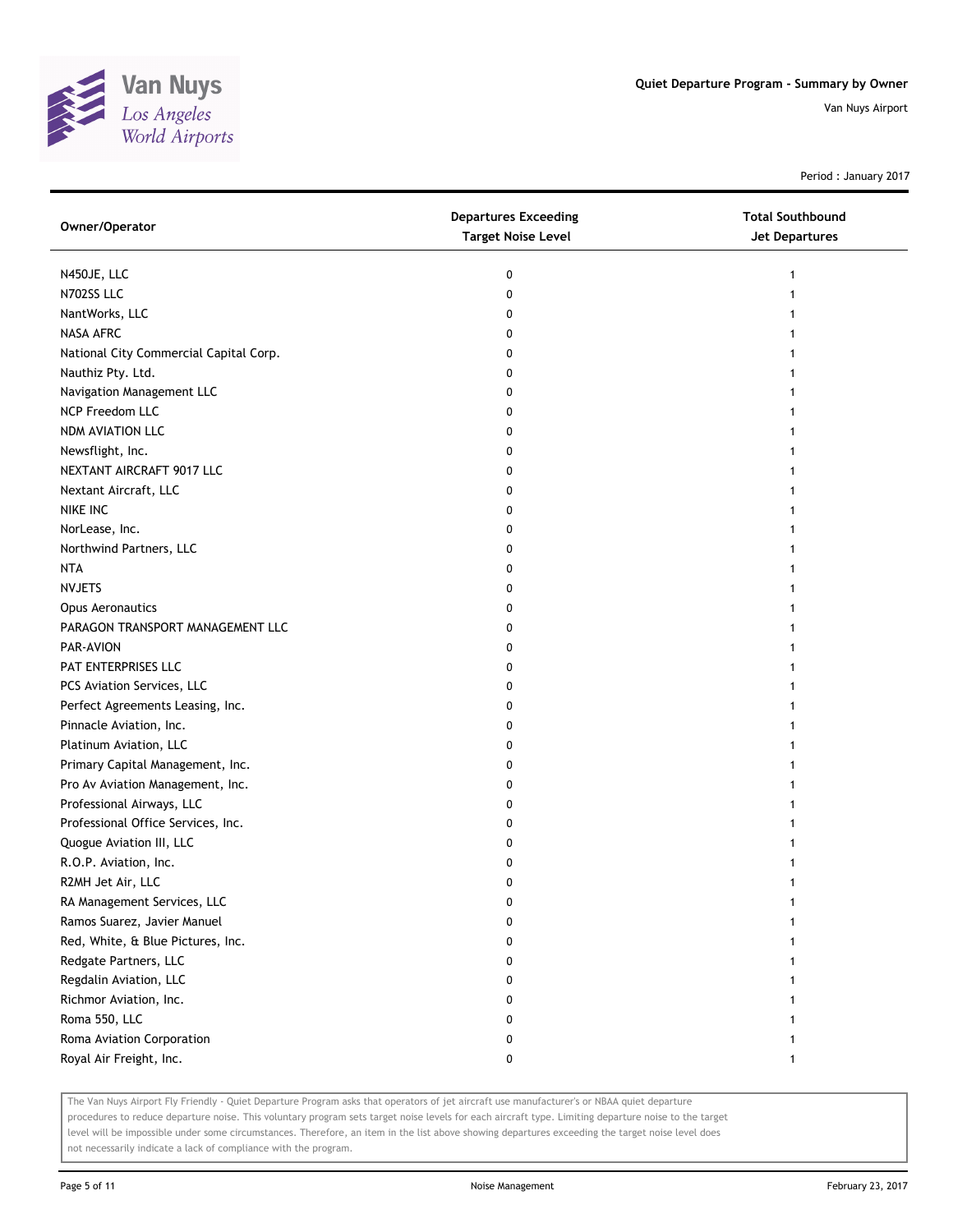

Period : January 2017

| Owner/Operator                         | <b>Departures Exceeding</b><br><b>Target Noise Level</b> | <b>Total Southbound</b><br><b>Jet Departures</b> |
|----------------------------------------|----------------------------------------------------------|--------------------------------------------------|
| RSH Consulting, LLC                    | 0                                                        | 1                                                |
| S.K. Aviation, LLC                     | 0                                                        |                                                  |
| Santa Barbara Aviation, Inc.           | 0                                                        |                                                  |
| Santa Barbara Executive Jet            | 0                                                        |                                                  |
| SCC Asset Co., LLC                     | 0                                                        |                                                  |
| Scottsdale Hangar One, LLC             | 0                                                        |                                                  |
| SDT Air, LLC                           | 0                                                        |                                                  |
| Sentient Flight Group, LLC             | 0                                                        |                                                  |
| Shermer Aviation, LLC                  | 0                                                        |                                                  |
| SILVERHAWK AVIATION CHARTER            | 0                                                        |                                                  |
| SMRK, LLC                              | 0                                                        |                                                  |
| SP Aviation, Inc.                      | 0                                                        |                                                  |
| Specialized Aircraft Services, Inc.    | 0                                                        |                                                  |
| SPI G-IV Owner, LLC                    | 0                                                        |                                                  |
| <b>Stargazer Aviation</b>              | 0                                                        |                                                  |
| Sterling Aviation, Inc.                | 0                                                        |                                                  |
| SUNWEST AVIATION Ltd                   | 0                                                        |                                                  |
| Swift Aircraft Management, LLC         | 0                                                        |                                                  |
| <b>TAG Aviation Asia</b>               | 0                                                        |                                                  |
| TAM Taxi Aereo Marilia, SA             | 0                                                        |                                                  |
| TCAS Enterprises, LLC                  | 0                                                        |                                                  |
| Terra Dulce, LLC                       | 0                                                        |                                                  |
| TEXLAS, LLC                            | 0                                                        |                                                  |
| TFK Aviation, Inc.                     | 0                                                        |                                                  |
| <b>TFT Aviation</b>                    | 0                                                        |                                                  |
| The Whitewind Company                  | 0                                                        |                                                  |
| Thomas H. Lee Company                  | 0                                                        |                                                  |
| <b>TIKCHIK LLC</b>                     | 0                                                        |                                                  |
| Tracinda Corporation Flight Department | 0                                                        |                                                  |
| Trident Aviation Services, LLC         | 0                                                        |                                                  |
| Tri-Marine International               | 0                                                        |                                                  |
| Two Bear Management, LLC               | 0                                                        | 1                                                |
| U-Haul Company of Oregon               | 0                                                        |                                                  |
| Ultra-Lux Jets, Inc.                   | 0                                                        |                                                  |
| United Omaha Life Insurance Company    | 0                                                        |                                                  |
| Viking Travel Services Limited         | 0                                                        |                                                  |
| Viper Aviation                         | 0                                                        |                                                  |
| VIRGIN BLUE AIRLINES Pty Ltd           | 0                                                        |                                                  |
| <b>VISTAJET Aviation Services, SA</b>  | 0                                                        |                                                  |
| VMI Enterprises, LLC                   | 0                                                        |                                                  |
| Volpe Aviation, LLC                    | 0                                                        | 1                                                |
|                                        |                                                          |                                                  |

The Van Nuys Airport Fly Friendly - Quiet Departure Program asks that operators of jet aircraft use manufacturer's or NBAA quiet departure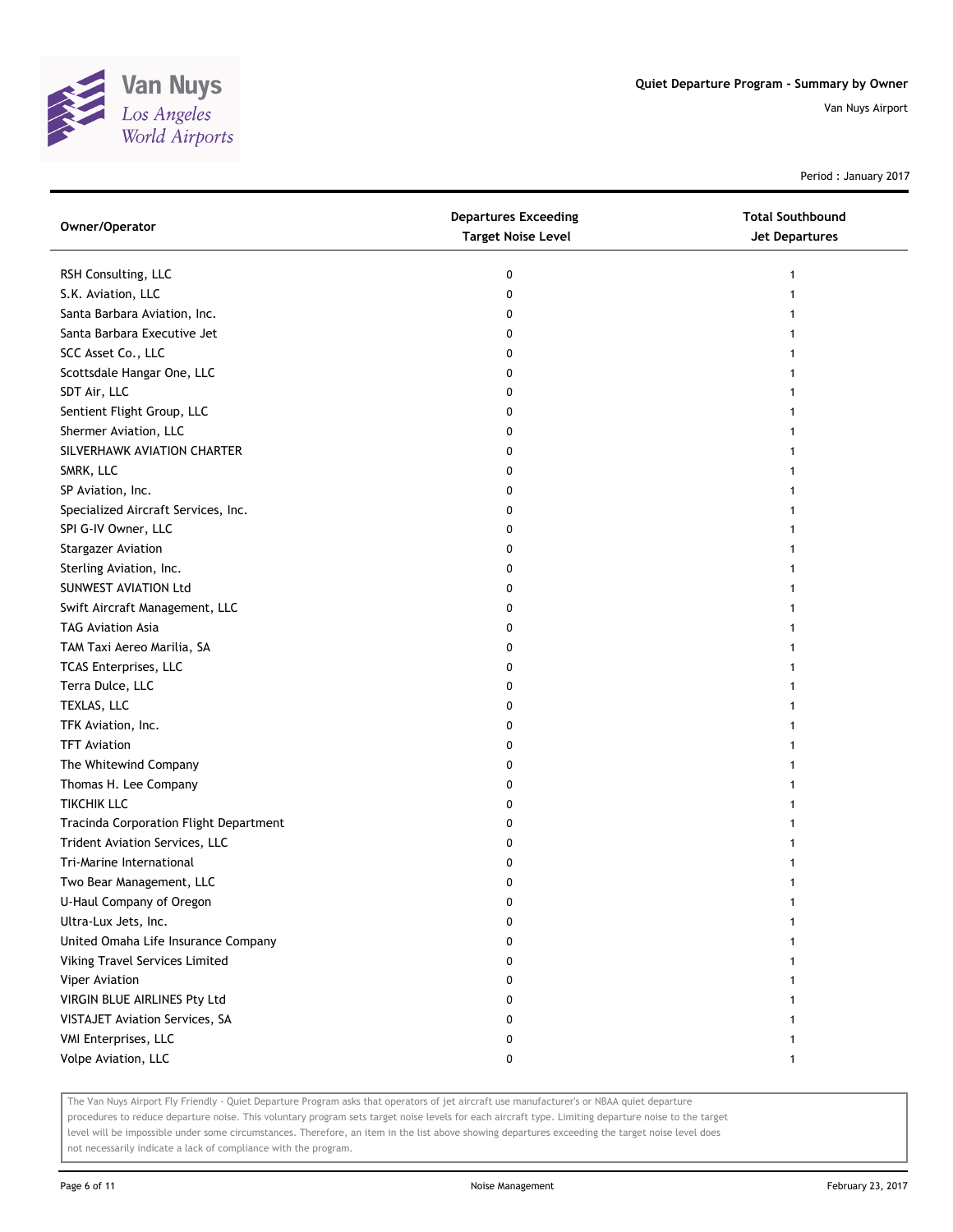

Period : January 2017

| Owner/Operator                        | <b>Departures Exceeding</b><br><b>Target Noise Level</b> | <b>Total Southbound</b><br>Jet Departures |
|---------------------------------------|----------------------------------------------------------|-------------------------------------------|
| VVP Aviation, Ltd.                    | 0                                                        | 1                                         |
| Wachovia Bank, N.A.                   | 0                                                        | 1                                         |
| <b>Washington Corporation</b>         | 0                                                        |                                           |
| Westfield Aviation, Inc. Pty. Ltd.    | 0                                                        | 1                                         |
| Willy Aviation, LLC                   | 0                                                        | 1                                         |
| WISC LLC                              | 0                                                        | 1                                         |
| WM AVIATION LLC                       | 0                                                        |                                           |
| York Transportation & Leasing, Inc.   | 0                                                        |                                           |
| ZMG Aviation, LLC                     | 0                                                        |                                           |
| 214BM, LLC                            | 0                                                        | 2                                         |
| ACM Aviation, LLC                     | 0                                                        | 2                                         |
| Aero Air, LLC                         | 0                                                        | 2                                         |
| Air 7 LLC                             | 0                                                        | 2                                         |
| Airbar, LLC                           | 0                                                        | 2                                         |
| AirFlite, Inc.                        | 0                                                        | 2                                         |
| Al-Thani, Ahmed Hamad K.              | 0                                                        | 2                                         |
| ATI Jet, Inc.                         | 0                                                        | 2                                         |
| <b>AVIATION SERVICES LLC</b>          | 0                                                        | 2                                         |
| Bayside Yacht Sales                   | 0                                                        | 2                                         |
| Berggruen Holdings, Ltd.              | 0                                                        | 2                                         |
| Beverly Hills Exotic Collection, LLC  | 0                                                        | $\overline{2}$                            |
| Blue Sky 45, LLC                      | 0                                                        | 2                                         |
| Bombardier Aerospace Corp             | 0                                                        | $\overline{2}$                            |
| Canyon Partners, LLC                  | 0                                                        | 2                                         |
| Cessna Aircraft Company               | 0                                                        | 2                                         |
| CMC Aviaiton Holdings, LLC            | 0                                                        | $\mathbf{2}$                              |
| Coast Hotels & Casinos, Inc.          | 0                                                        | 2                                         |
| Crescent Heights Sales, Inc.          | 0                                                        | 2                                         |
| Empire Aviation Group FZCO            | 0                                                        | 2                                         |
| Exclusive Jets, LLC                   | 0                                                        | 2                                         |
| <b>Executive Aviation Corporation</b> | 0                                                        | 2                                         |
| FLEXJET LLC                           | 0                                                        | $\overline{2}$                            |
| Flightworks                           | 0                                                        | 2                                         |
| FltPlan.com                           | 0                                                        | $\overline{2}$                            |
| Gateway Aviation, Inc.                | 0                                                        | $\overline{2}$                            |
| Glass Aviation, Inc.                  | 0                                                        | $\mathbf{2}$                              |
| Global Aviation, Inc.                 | 0                                                        | 2                                         |
| Hill Air Company, Ltd                 | 0                                                        | 2                                         |
| Hollister Aviation, LLC               | 0                                                        | 2                                         |
| Honaker Aviation, Inc.                | 0                                                        | 2                                         |
| Jet I, LLC                            | 0                                                        | $\mathbf{2}$                              |

The Van Nuys Airport Fly Friendly - Quiet Departure Program asks that operators of jet aircraft use manufacturer's or NBAA quiet departure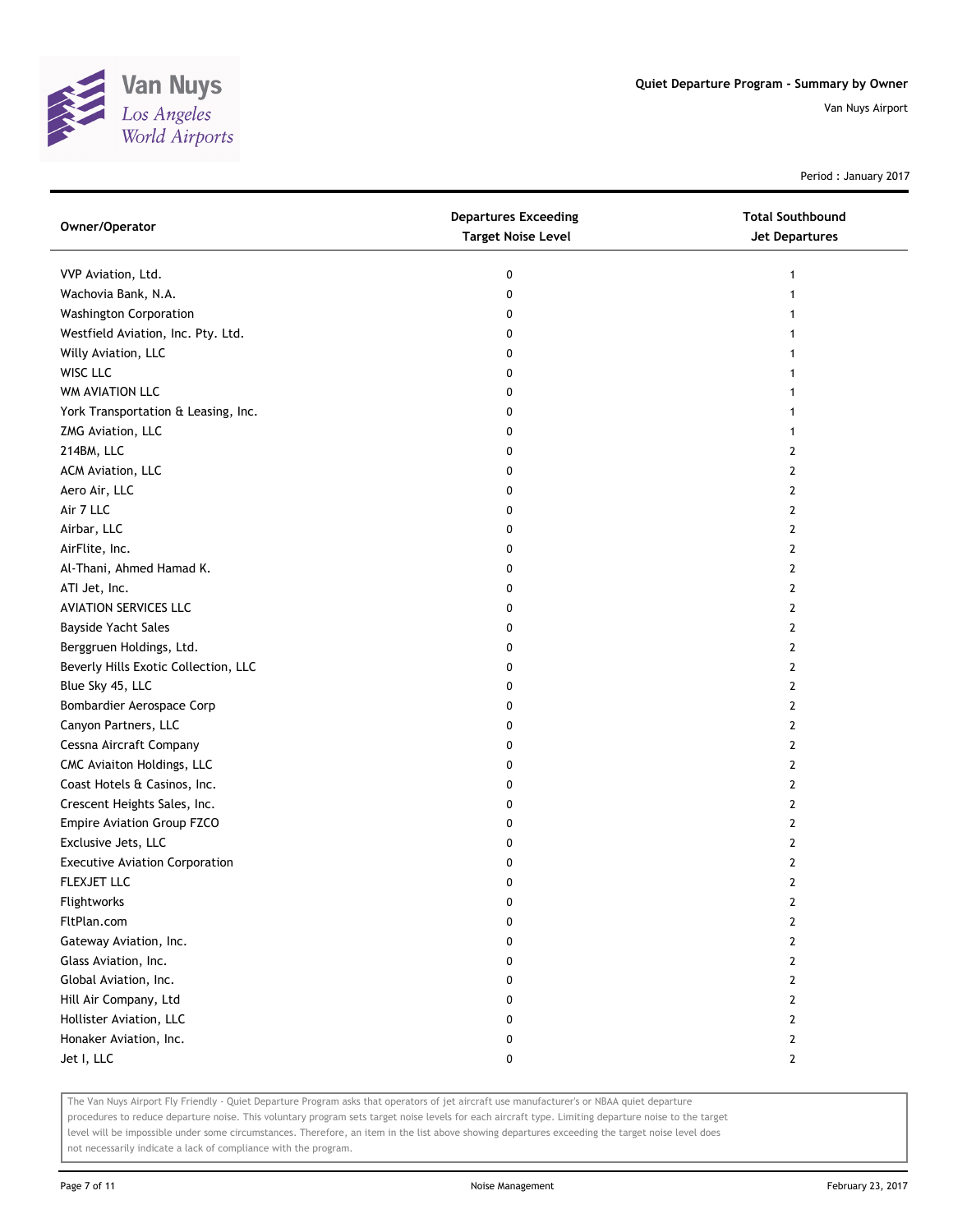

Period : January 2017

| Owner/Operator                        | <b>Departures Exceeding</b><br><b>Target Noise Level</b> | <b>Total Southbound</b><br>Jet Departures |
|---------------------------------------|----------------------------------------------------------|-------------------------------------------|
| Jet Linx Aviation, LLC                | 0                                                        | 2                                         |
| JetEx, LLC                            | 0                                                        | $\mathbf{2}$                              |
| Jimmy Jets, Inc.                      | 0                                                        | $\mathbf{2}$                              |
| Keystone Aviation, LLC                | 0                                                        | $\overline{2}$                            |
| La Muse Partners, LLC                 | 0                                                        | 2                                         |
| Latitude 33 Consulting LLC            | 0                                                        | 2                                         |
| Lea King, LLC                         | 0                                                        | 2                                         |
| Legacy Ventures, LLC                  | 0                                                        | 2                                         |
| LJ60-266, LLC                         | 0                                                        | 2                                         |
| Malibu Consulting, Ltd.               | 0                                                        | 2                                         |
| Mandalay Resort Group                 | 0                                                        | 2                                         |
| NETJETS AVIATION Inc.                 | 0                                                        | 2                                         |
| Next Sparc Aviation, LLC              | 0                                                        | $\mathbf{2}$                              |
| Niznick Enterprises, Inc.             | 0                                                        | $\overline{2}$                            |
| Peco Air, LLC                         | 0                                                        | $\mathbf{2}$                              |
| Platinum Equity, LLC                  | 0                                                        | 2                                         |
| Polo Ralph Lauren Aviation, LLC       | 0                                                        | 2                                         |
| Pratt Aviation Pty. Ltd.              | 0                                                        | 2                                         |
| Prime Jet, LLC                        | 0                                                        | 2                                         |
| Rainier Aviation, Inc.                | 0                                                        | 2                                         |
| Red Wing Aeroplane Co., LLC           | 0                                                        | $\mathbf{2}$                              |
| Red.com                               | 0                                                        | 2                                         |
| Rida Aviation, LLC                    | 0                                                        | 2                                         |
| Schmidt, Eric E.                      | 0                                                        | $\overline{2}$                            |
| Sky River Consulting, LLC             | 0                                                        | 2                                         |
| Skyservice Business Aviation Inc      | 0                                                        | 2                                         |
| Starjet, Inc.                         | 0                                                        | 2                                         |
| SunQuest Executive Air Charter, Inc.  | 0                                                        | 2                                         |
| Surgical & Diagnostic Center          | 0                                                        | 2                                         |
| Threshold Technologies, Inc.          | 0                                                        | 2                                         |
| THYSSEN AVIATION LLC                  | 0                                                        | $\overline{2}$                            |
| Universal Jet Aviation, Inc.          | 0                                                        | 2                                         |
| Unknown                               | 0                                                        | 2                                         |
| Valley Horizons, LLC                  | 0                                                        | 2                                         |
| Velox Aircraft, LLC                   | 0                                                        | 2                                         |
| VistaJet Limited                      | 0                                                        | 2                                         |
| WELLS FARGO BANK NORTHWEST NA TRUSTEE | 0                                                        | 2                                         |
| Xerox Corporation                     | 0                                                        | 2                                         |
| Yuntian 2 Leasing Company, Ltd.       | 0                                                        | 2                                         |
| <b>ZC</b> Aviation                    | 0                                                        | 2                                         |
| Aero Jet Services, LLC                | 0                                                        | 3                                         |

The Van Nuys Airport Fly Friendly - Quiet Departure Program asks that operators of jet aircraft use manufacturer's or NBAA quiet departure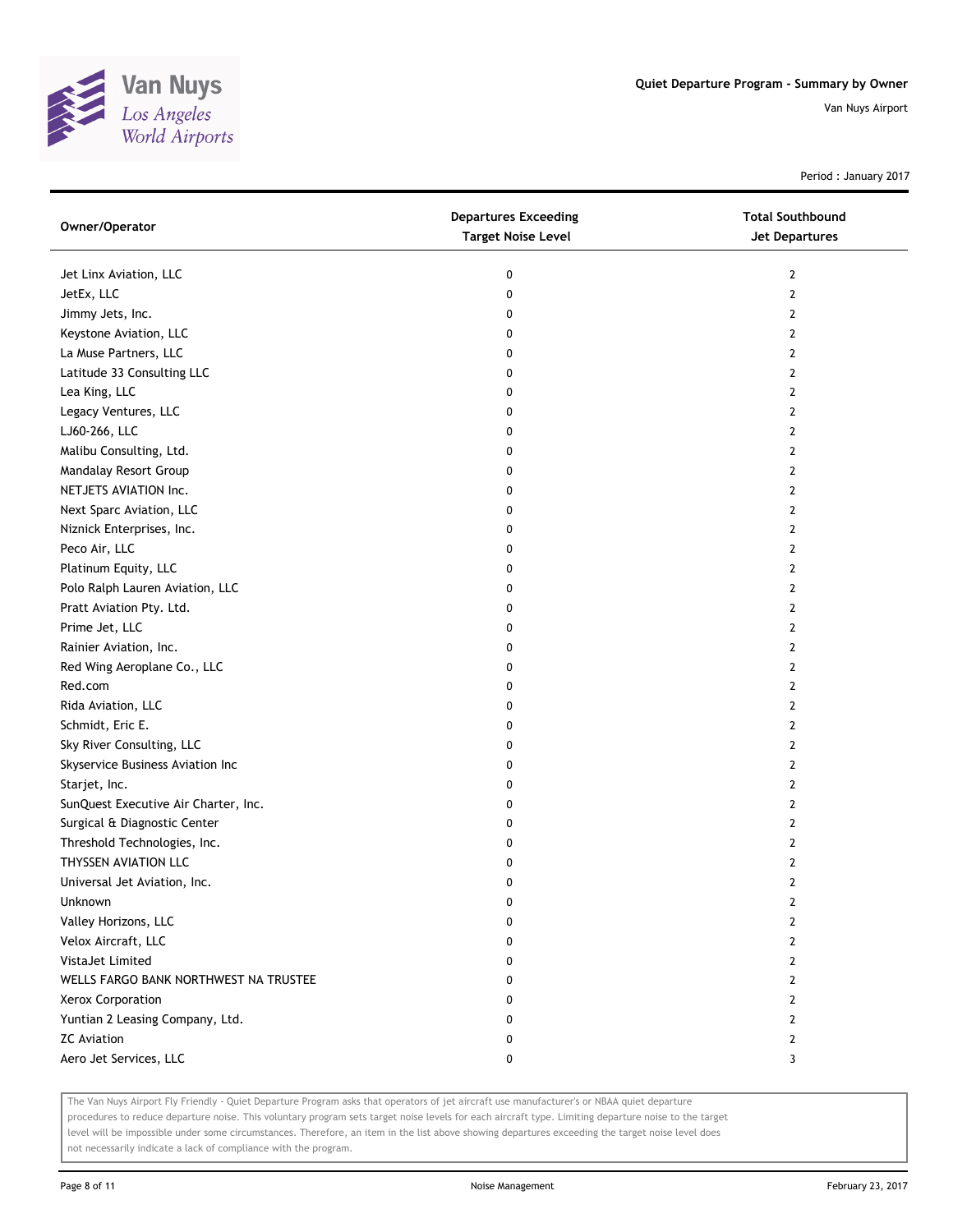

Period : January 2017

| Owner/Operator                           | <b>Departures Exceeding</b><br><b>Target Noise Level</b> | <b>Total Southbound</b><br><b>Jet Departures</b> |
|------------------------------------------|----------------------------------------------------------|--------------------------------------------------|
| Air Rutter International                 | 0                                                        | 3                                                |
| ASRR Air, LLC                            | 0                                                        | 3                                                |
| Aviation Enterprises, Inc.               | 0                                                        | 3                                                |
| Banc of America Leasing & Capital, LLC   | 0                                                        | 3                                                |
| <b>Cirrus Aviation Services</b>          | 0                                                        | 3                                                |
| Corporate Flight International           | 0                                                        | 3                                                |
| <b>DCCO</b> Aviation LLC                 | 0                                                        | 3                                                |
| Flight Options, LLC                      | 0                                                        | 3                                                |
| <b>Gama Aviation</b>                     | 0                                                        | 3                                                |
| Guthy-Renker Aviation, LLC               | 0                                                        | 3                                                |
| Hamish LLC                               | 0                                                        | 3                                                |
| IAC/InterActive Corporation              | 0                                                        | 3                                                |
| Jayhawk 910VP, LLC                       | 0                                                        | 3                                                |
| Jet Aviation/Van Nuys                    | 0                                                        | 3                                                |
| Jet Set Aircraft, Inc.                   | 0                                                        | 3                                                |
| Jet Source Charter, Inc.                 | 0                                                        | 3                                                |
| Las Vegas Jet, LLC                       | 0                                                        | 3                                                |
| Latitude 33 Aviation LLC                 | 0                                                        | 3                                                |
| Mach One Air Charters, Inc.              | 0                                                        | 3                                                |
| Moelis & Company Manager, LLC            | 0                                                        | 3                                                |
| MSG Aircraft Leasing, LLC                | 0                                                        | 3                                                |
| Music for the People, Inc.               | 0                                                        | 3                                                |
| N36MU, LLC                               | 0                                                        | 3                                                |
| N620PJ, LLC                              | 0                                                        | 3                                                |
| PMC Global, Inc.                         | 0                                                        | 3                                                |
| Prime Jet US, LLC                        | 0                                                        | 3                                                |
| RB Aircraft Leasing, LLC                 | 0                                                        | 3                                                |
| Red Air, LLC.                            | 0                                                        | 3                                                |
| Regency Air, LLC                         | 0                                                        | 3                                                |
| SMB Air, LLC                             | 0                                                        | 3                                                |
| <b>Starbase Aviation</b>                 | 0                                                        | 3                                                |
| The Employers Benefit Group, LLC         | 0                                                        | 3                                                |
| The Heavener Company Leasing, LLC        | 0                                                        | 3                                                |
| The Tornante Company, LLC                | 0                                                        | 3                                                |
| American International Group, Inc.       | 0                                                        |                                                  |
| Ares Technical Administration, LLC       | 0                                                        |                                                  |
| Caesars Entertainment Operating Co., Inc | 0                                                        |                                                  |
| Channel Island Aviation, Inc.            | 0                                                        |                                                  |
| Club Jet                                 | 0                                                        |                                                  |
| Flug, LLC                                | 0                                                        |                                                  |
| <b>Grossman Company Properties</b>       | 0                                                        | 4                                                |

The Van Nuys Airport Fly Friendly - Quiet Departure Program asks that operators of jet aircraft use manufacturer's or NBAA quiet departure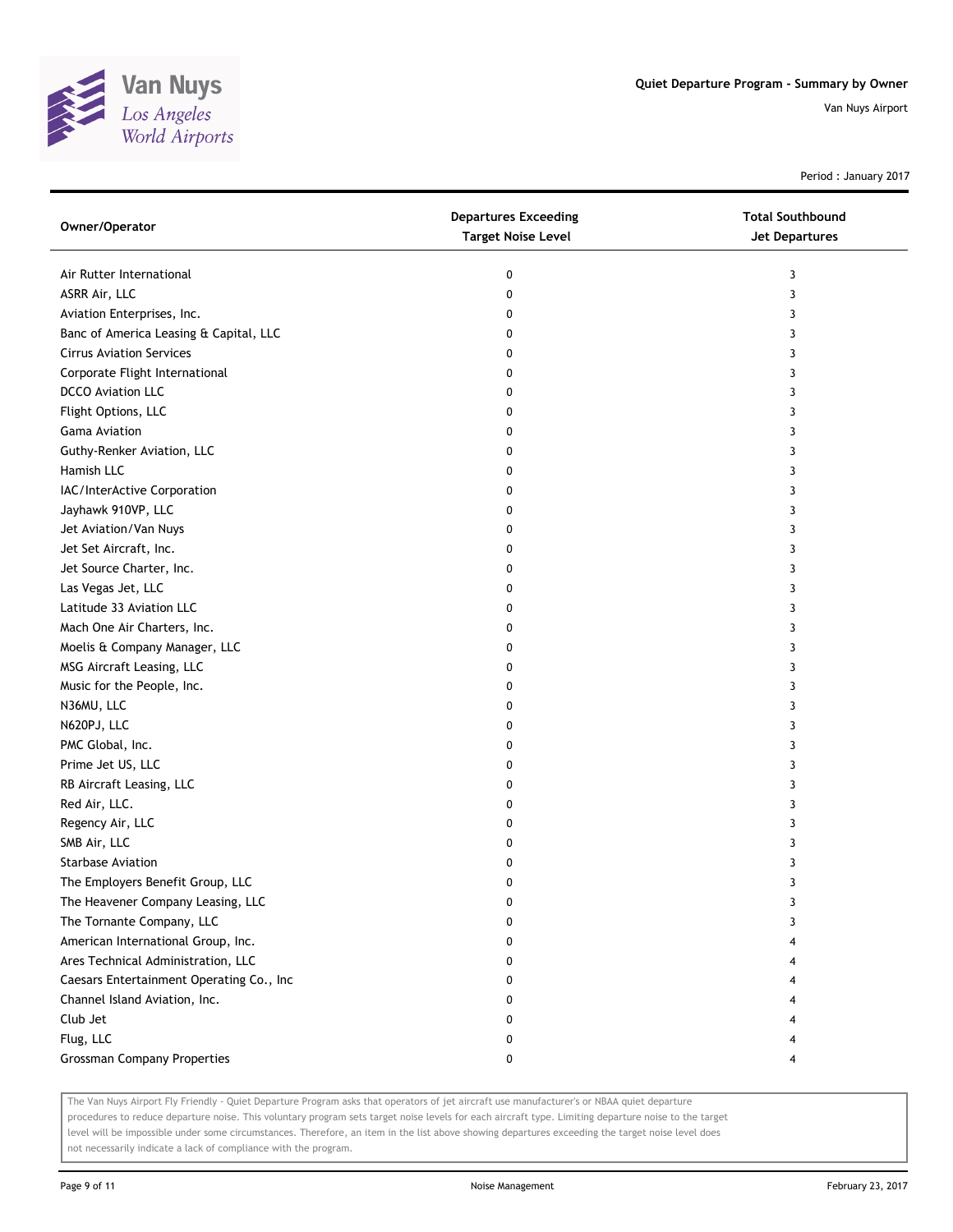

Period : January 2017

| Owner/Operator                           | <b>Departures Exceeding</b><br><b>Target Noise Level</b> | <b>Total Southbound</b><br>Jet Departures |
|------------------------------------------|----------------------------------------------------------|-------------------------------------------|
| Heir to Air, Inc.                        | 0                                                        | 4                                         |
| Irongate Air, LLC                        | 0                                                        | 4                                         |
| Leonard Green & Partners, LLC            | 0                                                        |                                           |
| Morningstar Partners, Ltd.               | 0                                                        |                                           |
| Occidental Petroleum Corporation         | 0                                                        |                                           |
| Pilgrim Enterprises C/O Castle & Cook    | 0                                                        |                                           |
| Presidential Aviation, Inc.              | 0                                                        |                                           |
| Rail Management & Consulting Corporation | 0                                                        |                                           |
| Revolution Worldwide, LLC                | 0                                                        |                                           |
| Sands Aviation, LLC                      | 0                                                        |                                           |
| Skybird Aviation                         | 0                                                        |                                           |
| <b>Textron Financial Corporation</b>     | 0                                                        |                                           |
| The David Geffen Company                 | 0                                                        |                                           |
| Trijet Aviation Management, LLC          | 0                                                        |                                           |
| <b>Tull Family Trust</b>                 | 0                                                        |                                           |
| Windsor Jet Management                   | 0                                                        |                                           |
| Advanced Air Management, Inc.            | 0                                                        | 5                                         |
| Air Lease Corporation                    | 0                                                        | 5                                         |
| Concord Hospitality Enterprises Company  | 0                                                        | 5                                         |
| Cove Aviation Partners, LLC              | 0                                                        | 5                                         |
| Delta Private Jets                       | 0                                                        | 5                                         |
| Desert Jet, LLC                          | 0                                                        | 5                                         |
| Flexjet, LLC                             | 0                                                        | 5                                         |
| Oakmont Corporation                      | 0                                                        | 5                                         |
| Priester Aviation, LLC                   | 0                                                        | 5                                         |
| Running Water Land and Cattle Company    | 0                                                        | 5                                         |
| Shark One, LLC                           | 0                                                        | 5                                         |
| <b>Solairus Aviation</b>                 | 0                                                        | 5                                         |
| Talon Air, Inc.                          | 0                                                        | 5                                         |
| Wonderful Citrus Aviation                | 0                                                        | 5                                         |
| Avalon Capital Group, LLC                | 0                                                        | 6                                         |
| Falcon Landing, LLC                      | 0                                                        | 6                                         |
| Flexjets                                 | 0                                                        | 6                                         |
| Friedkin Aviation, Inc.                  | 0                                                        |                                           |
| MT Holding Corp.                         | 0                                                        |                                           |
| N977CB Holdings LLC                      | 0                                                        | 6                                         |
| NMH Aviation, Inc.                       | 0                                                        | 6                                         |
| Pacific Coast Aviation, Inc.             | 0                                                        |                                           |
| Raspberry Consulting, LLC                | 0                                                        |                                           |
| West Coast Charters, LLC                 | 0                                                        | 6                                         |
| Worldwide Jet Charter, Inc.              | 0                                                        | 6                                         |

The Van Nuys Airport Fly Friendly - Quiet Departure Program asks that operators of jet aircraft use manufacturer's or NBAA quiet departure